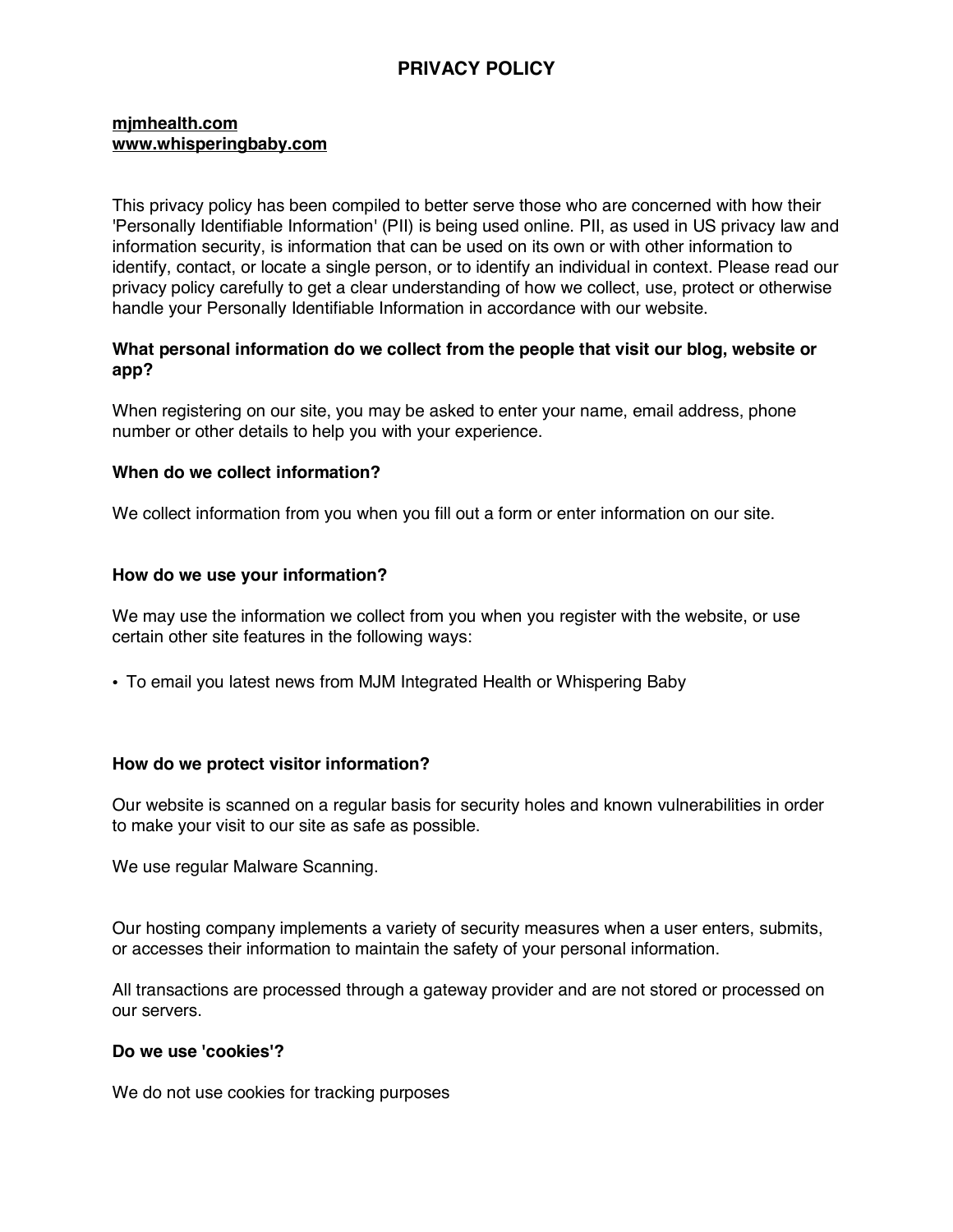# **Third Party Disclosure**

We do not sell, trade, or otherwise transfer to outside parties your personally identifiable information.

# **Third party links**

We do not include or offer third party products or services on our website.

# **Google**

Google's advertising requirements can be summed up by Google's Advertising Principles. They are put in place to provide a positive experience for users. https://support.google.com/adwordspolicy/answer/1316548?hl=en

We have not enabled Google AdSense on our site but we may do so in the future.

# **California Online Privacy Protection Act**

CalOPPA is the first state law in the nation to require commercial websites and online services to post a privacy policy. The law's reach stretches well beyond California to require a person or company in the United States (and conceivably the world) that operates websites collecting personally identifiable information from California consumers to post a conspicuous privacy policy on its website stating exactly the information being collected and those individuals with whom it is being shared, and to comply with this policy. - See more at: http://consumercal.org/california-online-privacy-protection-act-caloppa/#sthash.0FdRbT51.dpuf

#### **According to CalOPPA we agree to the following:**

Users can visit our site anonymously

Once this privacy policy is created, we will add a link to it on our home page, or as a minimum on the first significant page after entering our website.

Our Privacy Policy link includes the word 'Privacy', and can be easily be found on the page specified above.

Users will be notified of any privacy policy changes:

• On our Privacy Policy Page

Users are able to change their personal information:

• By emailing us

#### **How does our site handle do not track signals?**

We honor do not track signals and do not track, plant cookies, or use advertising when a Do Not Track (DNT) browser mechanism is in place.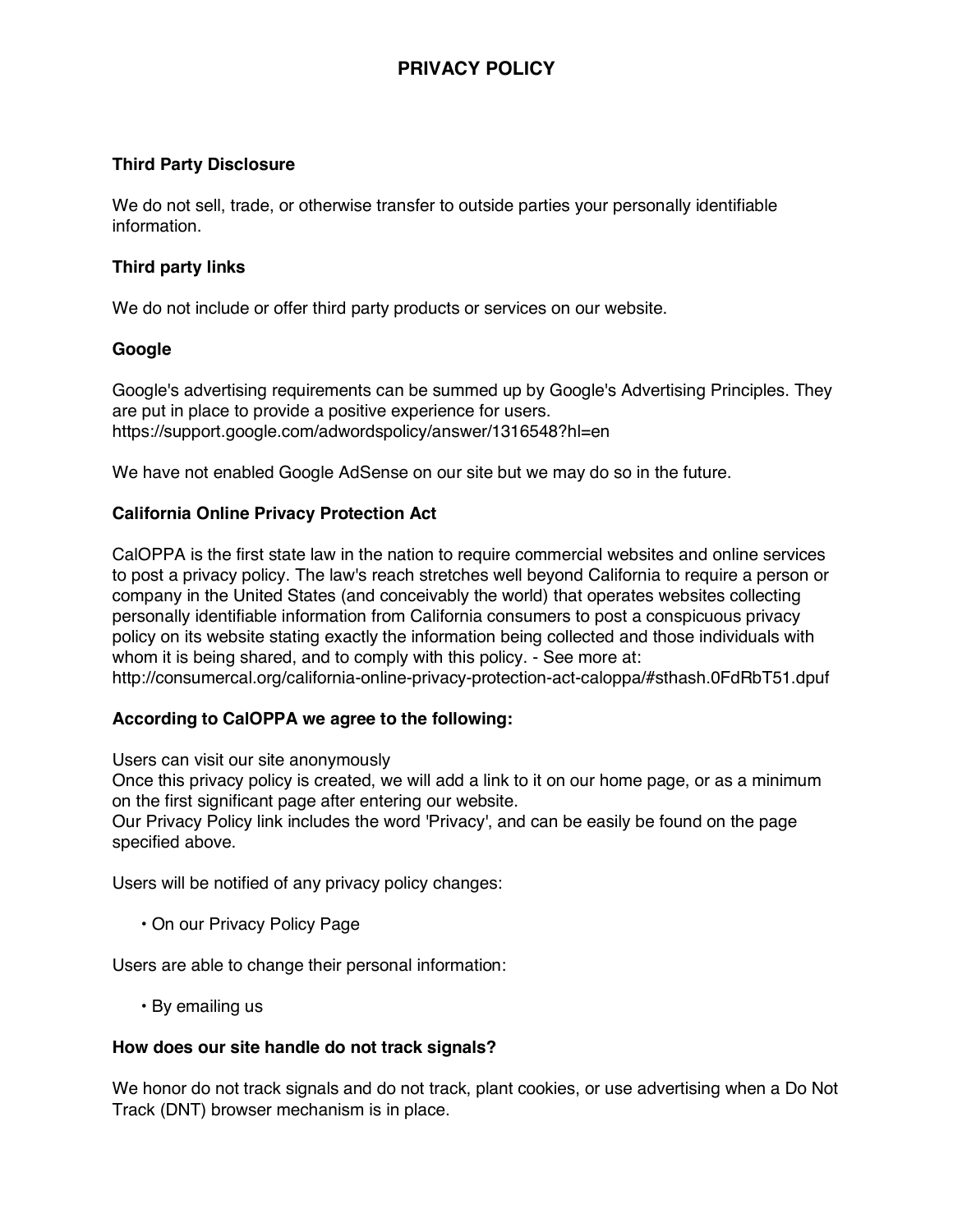# **PRIVACY POLICY**

# **Does our site allow third party behavioral tracking?**

We do not allow third party behavioral tracking

# **COPPA (Children Online Privacy Protection Act)**

When it comes to the collection of personal information from children under 13, the Children's Online Privacy Protection Act (COPPA) puts parents in control. The Federal Trade Commission, the nation's consumer protection agency, enforces the COPPA Rule, which spells out what operators of websites and online services must do to protect children's privacy and safety online.

We do not specifically market to children under 13.

#### **Fair Information Practice Principles**

The Fair Information Practice Principles (FIPPs) are guidelines concerning fair information practices and data protection

Consistent with FIPPs, should a data breach occur, we will notify the users via email within one (1) business day.

We also agree to the individual redress principle, which requires that individuals have a right to pursue legally enforceable rights against data collectors and processors who fail to adhere to the law. This principle requires not only that individuals have enforceable rights against data users, but also that individuals have recourse to courts or a government agency to investigate and/or prosecute non-compliance by data processors.

#### CAN SPAM Act

The CAN-SPAM Act is a law that sets the rules for commercial email, establishes requirements for commercial messages, gives recipients the right to have emails stopped from being sent to them, and spells out tough penalties for violations.

We collect your email address (only when you submit the address to us via our "Sign Up" form) in order to:

• Send you updates and news about MJM Integrated Health and Whispering Baby

To be in accordance with CANSPAM we agree to the following:

If at any time you would like to unsubscribe from receiving future emails, you can email us at info@mjmhealth.com and we will promptly remove you from ALL correspondence.

#### **Contacting Us**